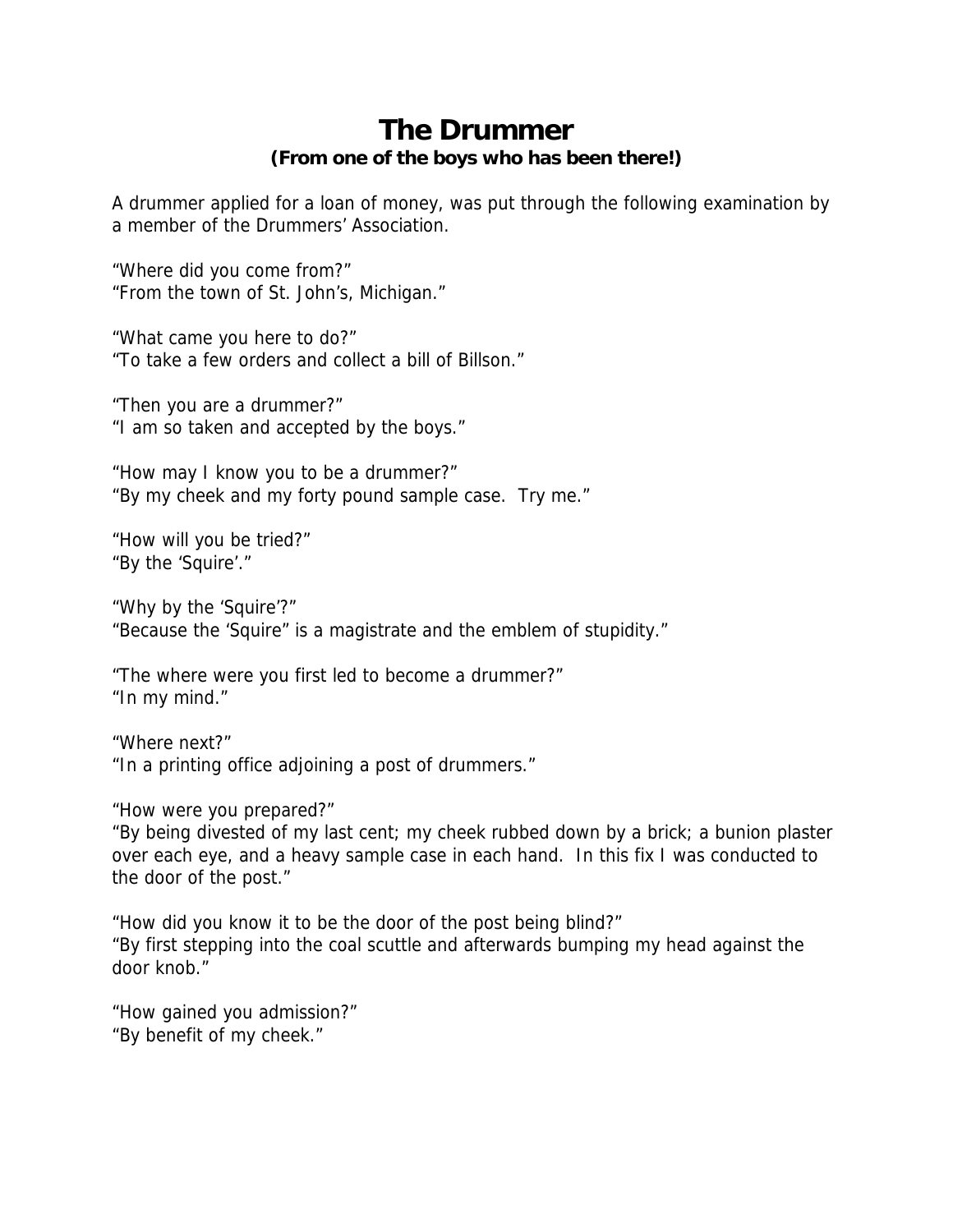"Had you the required cheek?" "I had not; but my conductor had it for me."

"How were you received?" "On the toe of a boot applied to my natural trousers."

"What did this teach you?" "Not to fool around."

"What happened next?" "I was set down on a cake of ice and asked if I put my trust in mercantile reports."

"Your answer?" "Not if I know myself, I don't."

"How were you next handled?"

"I was put straddle a 2 x 4 and trotted nine times around the room, and then directed to the Left Bower for further instructions."

"How did he instruct you?"

"To approach a customer in three upright regular steps, my business card extended, my arm forming a perfect square."

"How were you then disposed of?"

"I was seated upon on a cake of ice in front of a dry goods box and then made to take the following horrible and binding oath."

'I, John Moyer, do heron and herewith most everlasting and diabolically swear that I will never reveal and always steal all the trade secrets I can for the benefit of the Most August Order. I further swear, by the Bald headed Jack of Clubs that I will not give, carve, make, hold, or cut process below the regular rates. And I further swear by the Pipers that played before Moses, to never have any commercial dealings with any man, his wife, his daughter, sister, grandmother, old maid, aunt, or uncle unless he, or she or it is of sound on the goose.'

"I was then asked what I most desired."

"Your answer?" "Money."